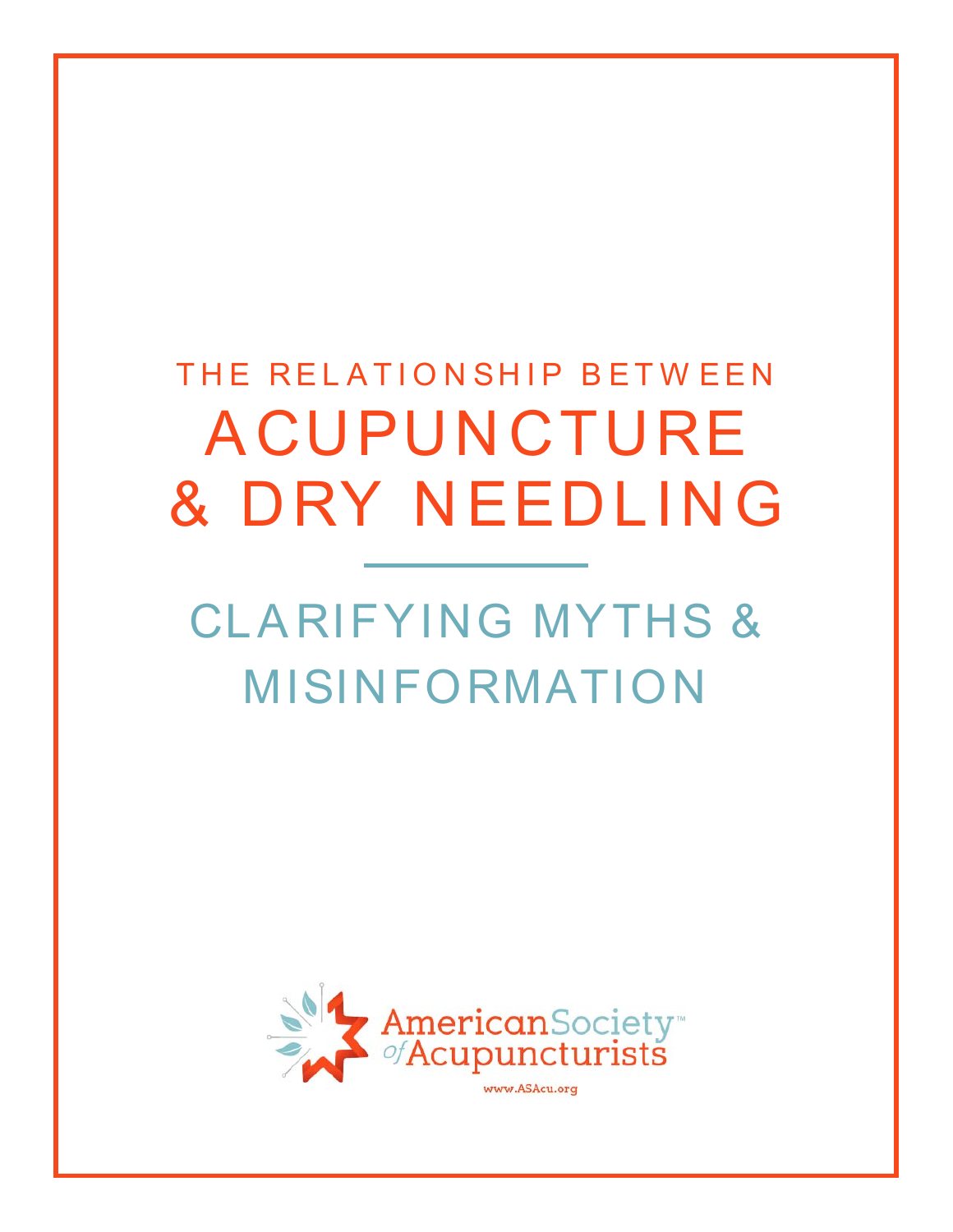# $MYTH # 1:$ DRY NEEDLING IS NOT **ACUPUNCTURE**

## FA CT :

Dry needling techniques are a subset of techniques used in orthopedic or myofascial acupuncture systems. Dry needling uses acupuncture needles, and originators of dry needling identify it as acupuncture. That said, not all techniques being promoted as dry needling would be considered safe and delivered by competent trained acupuncture practitioners; therefore, the public should be wary.

## $MYTH #2:$

PHYSICAL THERAPISTS ARE QUA LIFIED TO PERFORM A CUPUNCTURE/ DRY NEEDLING BECAUSE THEY HAVE A DVA NCED KNOW LEDGE A ND TRA INING IN ANATOMY

## FA CT :

While physical therapists are highly trained experts in their  $\Box$  and of physical rehabilitation, their education does not e **Rectively include invasive techniques** that penetrate the skin surface nor the vast body of information on using needling therapeutically. Licensed acupuncturists must have a degree from an accredited acupuncture school that requires more than 1300 hours of acupuncture specific training for entry-level competency. This includes anatomy relevant to safe acupuncture practice and supervised clinical training.

Licensed acupuncturists also receive 450 hours or more of biomedical training. The applicant must subsequently pass  $\mathbb{I}$ e national, psychometrically valid and reliable exams to ensure minimal competency in needling, while the physical therapy community is is promulgating entry into this  $\Box$  and with as little as 12-27 hours of unaccredited coursework. This level of disparity in training is likely to lead to patient injury. Additionally, the lack of standards is leading to the rapid expansion of a practice likely to harm more patients than help them.

#### $MYTH #3:$

# DRY NEEDLING HA S DEFINED STANDARDS TYPICAL OF A PROFESSIONA L LEVEL PRACTICE

# FA CT :

There are no objectively determined st and ards of education, curriculum, st andardized national examination, or requisite knowledge, skills, and abilities (KSAs) in place for dry needling. There are no standards for clinical mentorship. In short, there is no current de  $\blacksquare$ ition of the practice referred to as dry needling and no standardized system of demonstrating either minimal competency or safety.

## $MYTH #4:$

# DRY NEEDLING IS BA SED ON A NATOMY WHILE ACUPUNCTURE IS BA SED ON ENERGY

## FACT:

Classical acupuncture theory is based on the observation of humans in their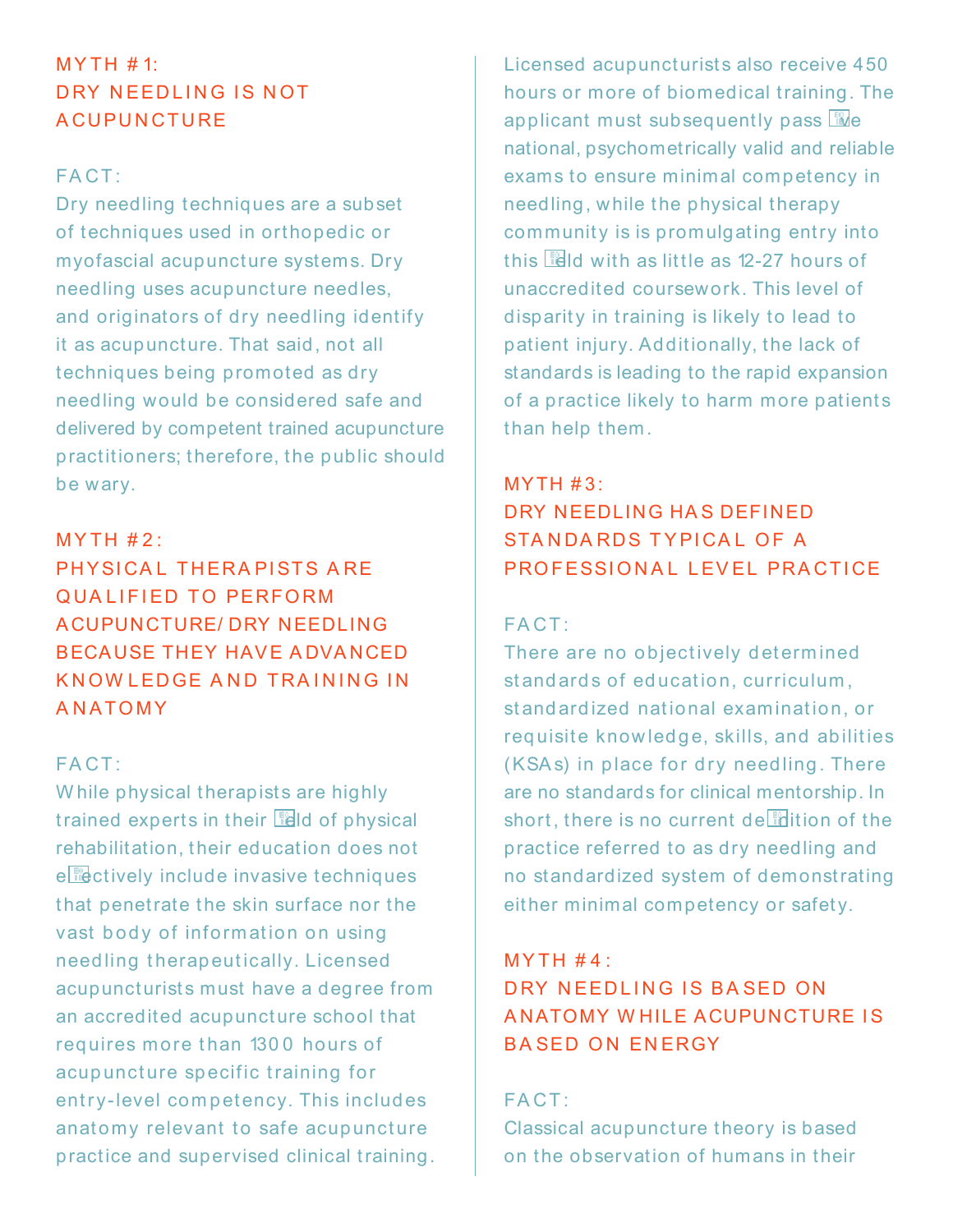environments, and treatment theory therefore re $\Box$  acts real-world situations that lead to injuries or illnesses that are identical to those observed in modern medicine. While classical theory organizes real-world information about the body differently than western science, it nonetheless describes the same organism with the same pathologies, and therefore bases diagnoses and treatments on anatomy which are compatible with western models. Mechanistic models of acupuncture's effects have been researched along with the effects of acupuncture needle stimulation on the nervous system, muscles, and connective tissue. Acupuncture  $channels$  re $E$  ct clinically observable and anatomically relevant interrelationships between body structures, including kinematic relationships.

#### $MYTH # 5:$

# DRY NEEDLING USES TRIGGER POINTS-POINTS THAT ARE UNIQUELY SENSITIVE TO TOUCH: ACUPUNCTURE DOES NOT

## FA CT :

It has been estimated that 95% of trigger points correspond to acupuncture points. "Ashi point" needling is acupuncture trigger point needling, and this is described in Chinese medical texts dating from 200 BCE – 200 CE. For over 2000 years, Chinese medicine has treated these painful areas with acupuncture, tui na massage, heat , cupping, gua sha, and other methods. Trigger points are not a new discovery.

#### $MYTH #6:$

# DRY NEEDLING INVOLVES DEEP IN SERTION WHILE ACUPUNCTURE DOES NOT

## FA CT :

Many acupuncture points are needled with deep insertion technique. Each acupuncture point has speci $\Box$  indications for how it should be stimulated, and both shallow and deep techniques are used on many points.

## $MYTH # 7:$

# THE SCIENTIFIC LITERATURE PROVIDES EVIDENCE SUPPORTING DRY NEEDLING BUT NOT **ACUPUNCTURE**

#### FA CT :

Meta-analyses of acupuncture data received for a total of 20 ,827 patients from 39 trials conclude that acupuncture is ellective for the treatment of chronic pain, with treatment  $e^{\frac{m}{2}}$ cts persisting over time. Acupuncture is currently one of the most widely studied medical interventions, and much of the literature used to justify the clinical legitimacy of dry needling is drawn from acupuncture research studies.